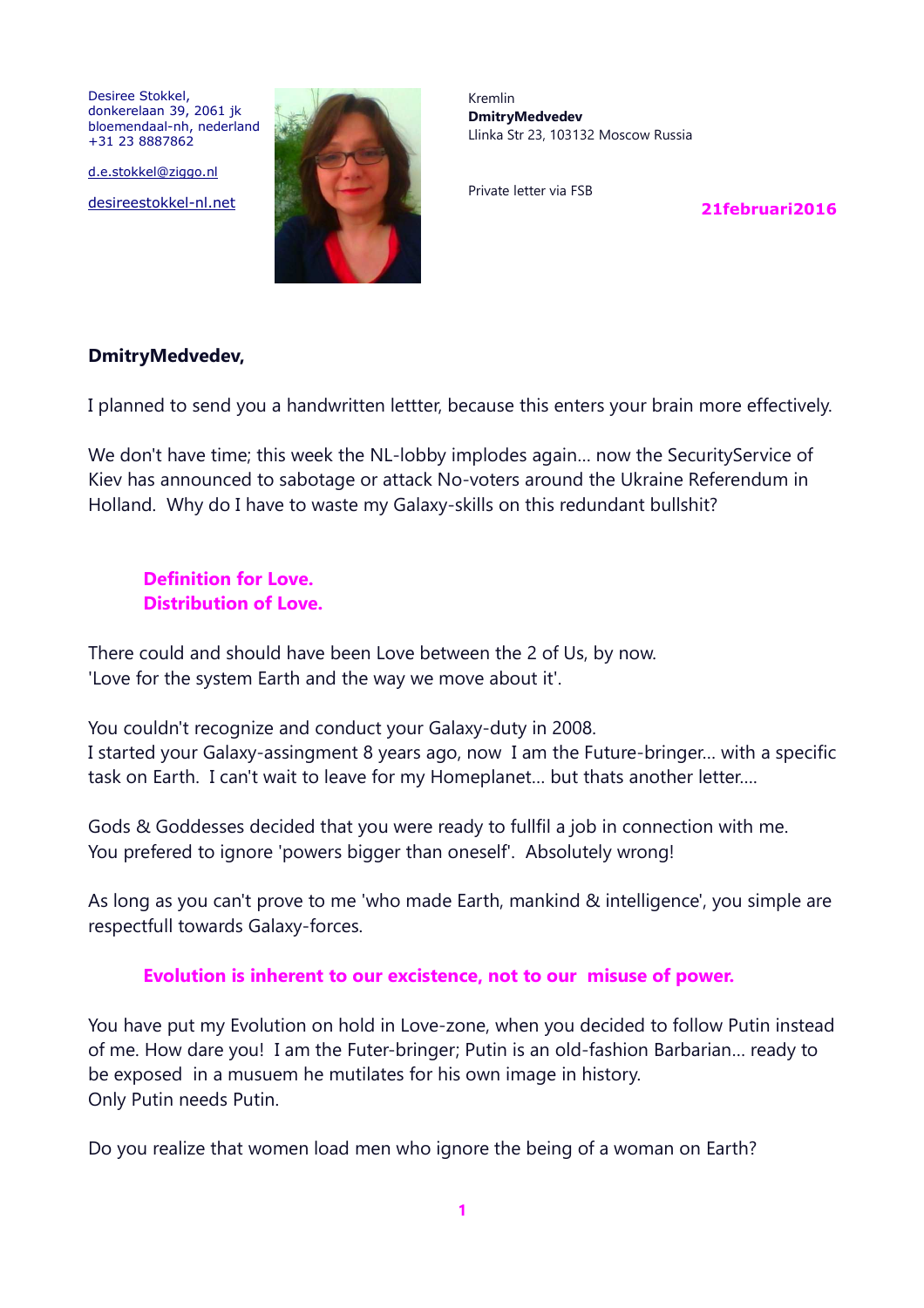'When Presidents kill the woman, no man can Evolute'.

8 years on, you must realize that I am right.

All those wars could and should have been far less painfull, when men share Evolution with women. Not the women who copy men's behavior for power; though the women who manage to stay a human being with Galaxy-skills, despite the men….

I am still here – in pain – now men try to destroy my Love-skills. I hate men, but I have put 2 children on Earth….so I must stay and make the best of it.

# **Evolution of Social Intelligence**

# **An act without violence, men can't imagine.**

This is why I write you this weekend.

You can't afford to make another Galaxy-mistake.

When you are not prepared to switch lightflows, this time around… you and Russia shrink under violence.

2008: What were you suppose to do?

- Kick Ban kimoon out of the UN
- Assist me in turning ICC into a fair court of law, despite the fact that Russia doesn't want to be a listed member of the Statute of Rome.
- Force the NL-parliament into new elections for the people, based upon ICC-reality.
- Hep me cose the ICC-lawcase against NL, with a payment for damage, in 2008.

What would the result have been?

- Russia would have gained respect, might, Love.
- Russia would have minilized wars, by setting 'a Good practice against warcrimes'.
- Russia would have triggered more Fairtrade & Eko; removed a part of slavery.
- The media would have been forced to publish truth.
- We would not have IS terrorism.

2016: The Future-bringer turns to you again for a Galaxy-duty. No mistake time left, now.

## **What is needed?**

• You need to admit towards yourself that you Lack knowledge about Love for All of Us. Galaxy-Love is something men must put themselves too…. Without hiding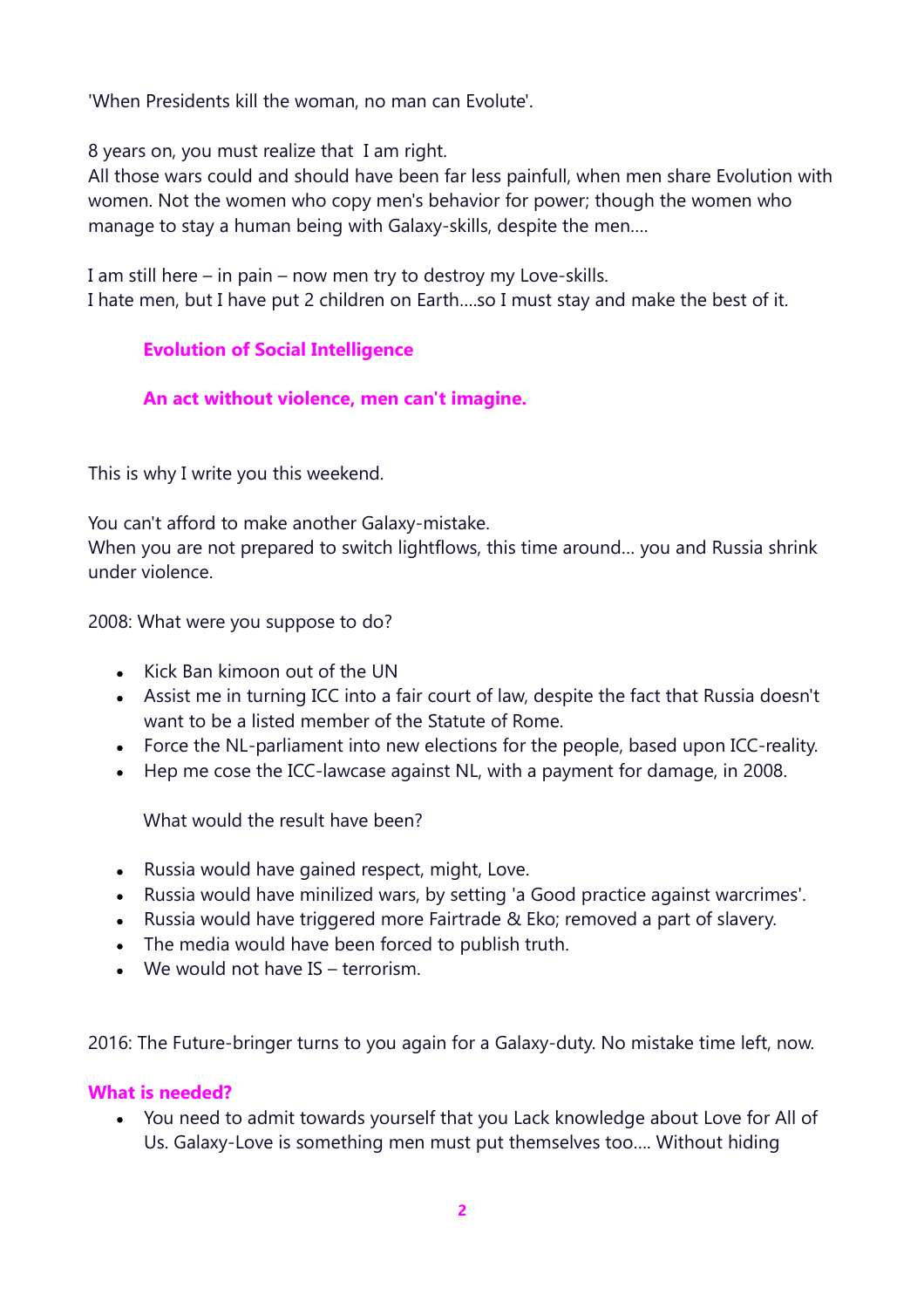behind a church… or so…. Or sex.

- Admit that you have obeyed Putin too often.
- Admit that you are too young to become a voilent dictator in Putin-design.
- Admit that your communication-skills are 'old-fashion politics'… and that you need to become a Future-bringer for yourself, your child, Earth.
- Admit that I am a Future-bringer in female-design.
- Admit that you need to level with me in equality for Love on Earth.
- Admit that my perspectives on Fairtrade & eko are more realistic, now I have the skill to remain calm for peace.
- Admit that Russia won't find a Fairtrade & eko economy without my Galaxyguidence.
- Admit that the Galaxy has plans for yourself, Russia & Europe… you aren't capable of analyzing; you need Me, Myself & I – desireestokkel -.
- Admit that men destroy Earth and that women give them the freedom to do so.
- Admit that Love is only possible when Putin leaves the theater.
- Admit that you & I can renew our relationship .. and rebuild Earth.

## **What do I want you to do?**

• Russia has rescued EdwardSnowden on my instructions, with good results.

Russia need to help me based upon the same Galaxy-system I use for EdwardSnowden. Love. Simply do something out of Love that saves a persons life, dignity on Earth and exposes Galaxy-Evolution.

• I need the 2 of Us to work on my Constitution for Republic NL. In the open…. Brainwash mankind on Earth, while they don't evern realize it.

My Constitution is on Earth since june 2014. I was too late with writing & publishing it; MH17 followed shortly after publication. I warned people in hundreds of videos about the danger to arrive; they were too lazy to anticipate….

All nations are aware of the fact that I am entitled to the interim Labourcontract of Prime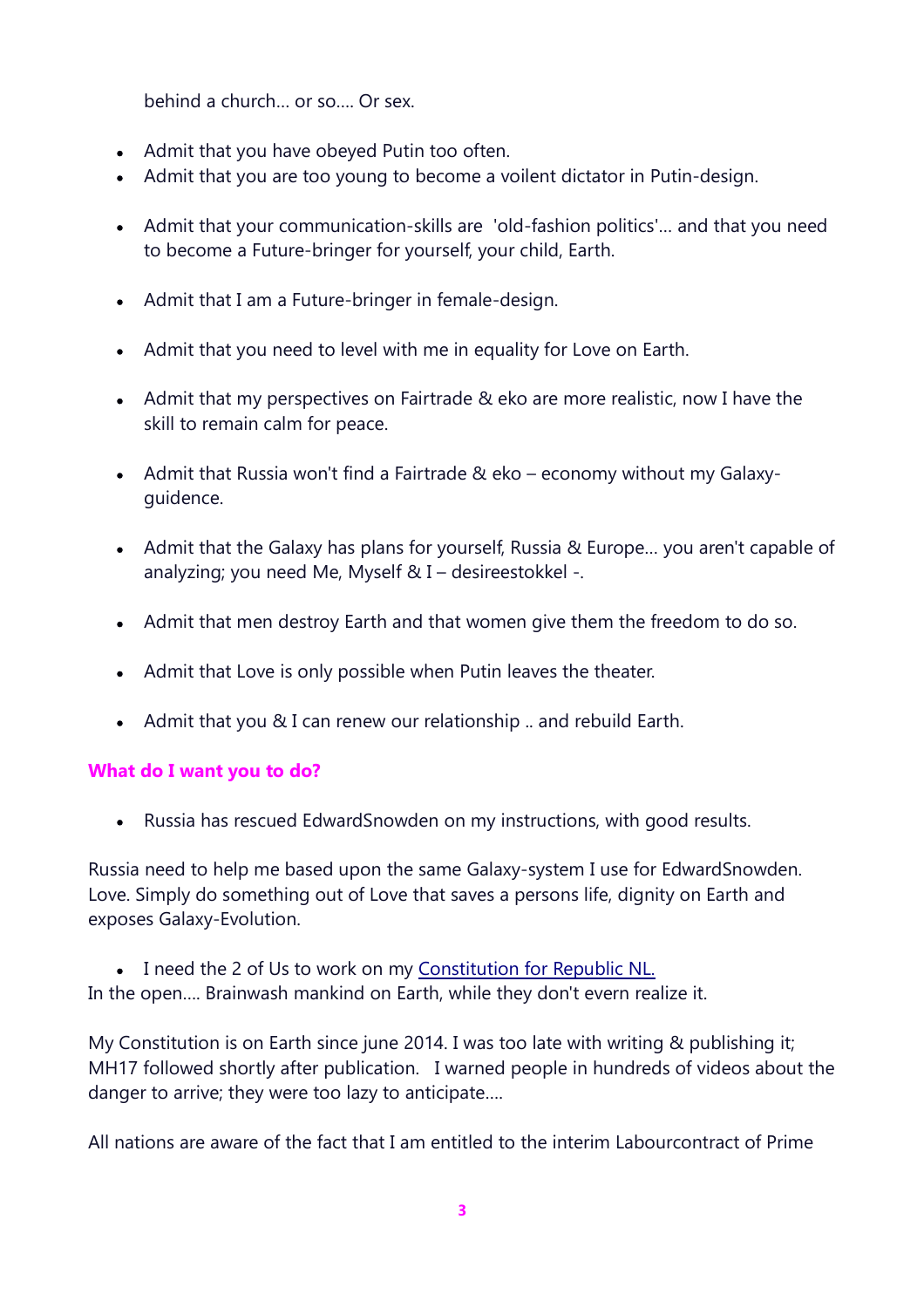Minister in Holland. I only want a 90 days contract; implement the Constitution Republic NL by degree, call for new Elections for the whole parliament, restore democracy in NL, close down the ICC-lawcase against NL with a settlement… for Myself, clean up ICC afther the Elections and the installment of an Elected Prime Minister for Holland…..

The media is the biggest enemy on Earth.

I do expect you DmitryMedvedev, to pass Putin and to make my Constitution rule Russia too; adjustments permitted...as long as the Arbitration-court stands next to the Constitution-court.

People must be forced to find solutions in daily life; forced to stop fighting.

### **Evolution of Social Intelligence = Do it!**

#### **Organize a Public debate on my Constitution Republic NL.**

**Ask the people of Russia – on tv – if they want to have a similar Constitution for Russia.**

**When you use your famous status quo for the Distribution of Love… people will respect Russia ...again… and want to do business with you.**

**Middle-East – Africa – Latin America – Asia… can't ignore the Fairtrade & eko constitution, shovelled through the people's troath via ICC.**

**Ukraine will turn into a lam; especially now they have blown away their relationship with NL- ICC- EU.**

**Nato will fall silent… and all the slimy rulers of Nato will suddenly become Fairtrade in warzone.**

**ICC can no langer falsify files.**

**The media can no longer distribute hatred.**

**You are the true President of Russia… and the damage Putin has caused will fade away….** 

#### **Why can't you make a mistake, this time around?**

Earth will be without drinking-water in  $10 - 15$  years from now.